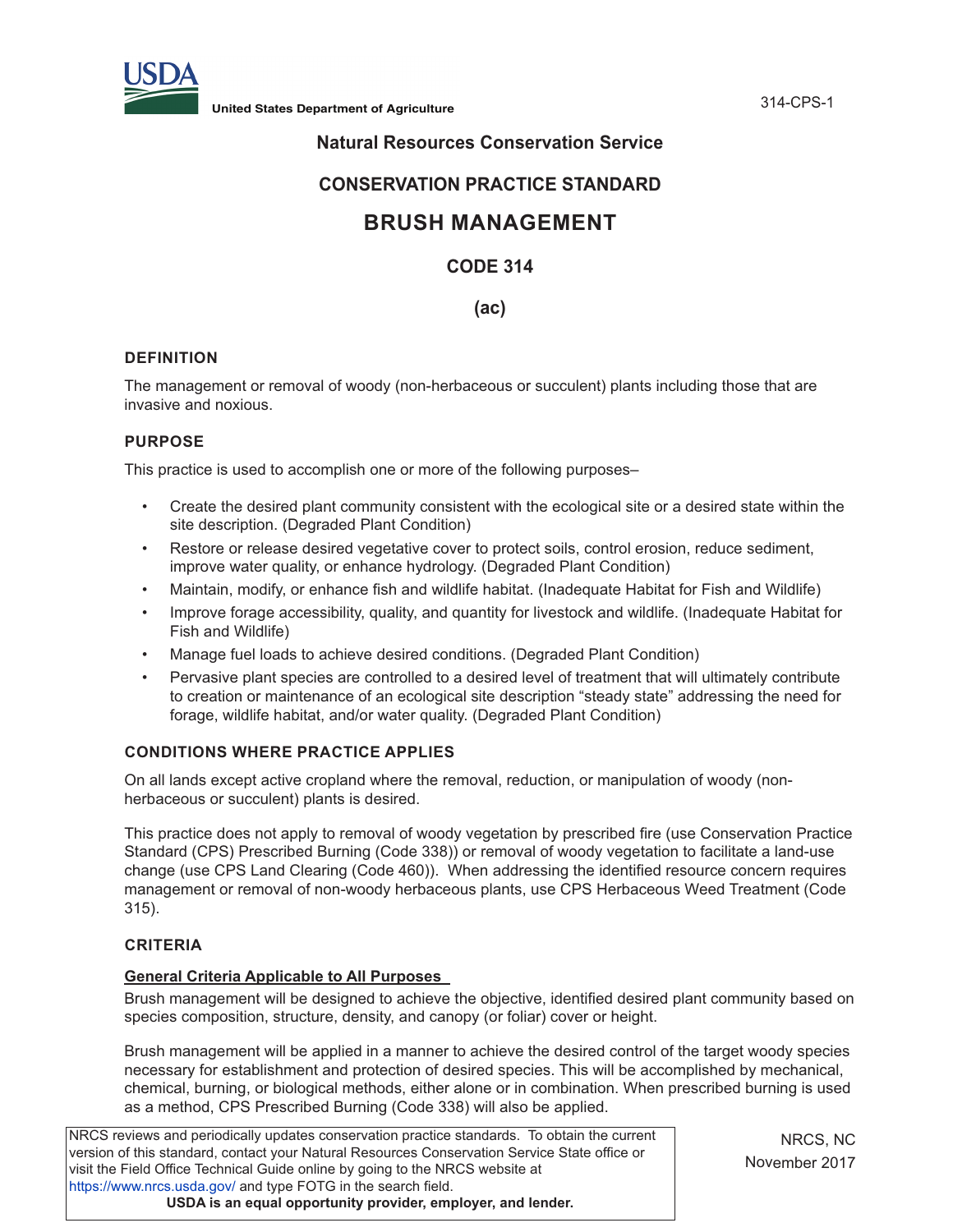When the intent is to manage trees for silvicultural purposes, use CPS Forest Stand Improvement (Code 666).

NRCS will not develop biological or chemical treatment recommendations except for biological control utilizing grazing animals. In such cases, CPS Prescribed Grazing (Code 528) is used to ensure desired results are achieved and maintained. NRCS may provide clients with acceptable biological and/or chemical control references.

When herbicide application is planned to achieve level of target species control necessary for the objective plant community to be established and protected, the NRCS WIN-PST tool must be utilized to assess and provide information on potential water quality surface and groundwater risks.

In cases where there is insufficient understory vegetation to provide a seed source to result in the desired plant community, use CPS Range Planting (Code 550) or CPS Forage and Biomass Planting (Code 512) to ensure the desired results are achieved and maintained.

Follow-up treatments may be necessary to achieve objectives. All planned treatments must be components of a complete target species control strategy that will allow establishment or restoration and maintenance of the desired plant community.

#### **Additional Criteria for Creating the Desired Plant Community Consistent with the Ecologial Site**

Use applicable ecological site description (ESD) state and transition models to develop specifications that are ecologically sound and defensible. Treatments must be congruent with dynamics of the ecological site(s) and keyed to state and plant community phases that have the potential and capability to support the desired plant community. If an ESD is not available, base target species control strategy specifications on the best approximation of the desired plant community composition, structure, and function to support resilience.

Additional treatments are planned and will be applied to achieve effective control of pervasive plant species through reapplication.

#### **Additional Criteria for Restoring or Releasing Desired Vegetative Cover to Protect Soils, Control Erosion, Reduce Sediment, Improve Water Quality or Enhance Hydrology**

Choose a method of control that results in the least amount of soil disturbance if soil erosion potential is high and revegetation is slow or uncertain leaving the site vulnerable to long-term exposure to soil loss.

In conjunction with other conservation practices, the number, sequence, and timing of soil-disturbing operations must be managed to maintain soil loss within acceptable levels using approved erosion prediction technology.

#### **Additional Criteria to Maintain, Modify or Enhance Fish and Wildlife Habitat**

Brush management will be planned and applied in a manner to meet the habitat requirements for wildlife species of concern as determined by an approved habitat evaluation procedure.

Conduct treatments during periods of the year that accommodate reproduction and other life-cycle requirements of target wildlife and pollinator species, and in accordance with specifications developed for CPS Wetland Wildlife Habitat Management (Code 644) and CPS Upland Wildlife Habitat Management (Code 645).

#### **Additional Criteria to Improve Accessibility, Quality and Quantity for Livestock and Wildlife**

Timing and sequence of brush management must be planned in coordination with specifications developed for CPS Prescribed Grazing (Code 528).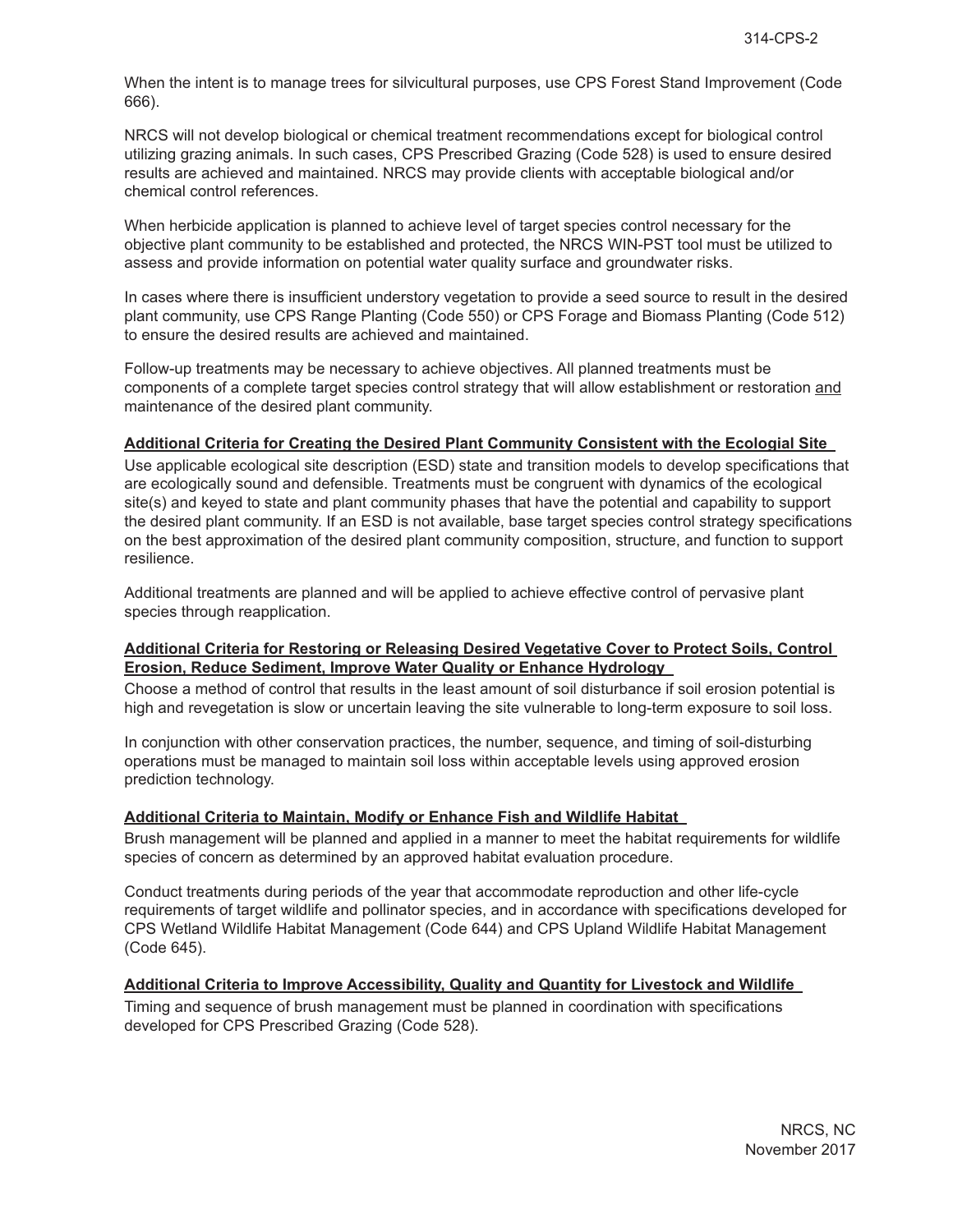#### **Additional Criteria for Control of Pervasive Plant Species to a Desired Level of Treatment That Will Ultimately Contribute to Creation or Maintenance of an Ecological Site Description "Steady State" Addressing the Need for Forage, Wildlife Habitat, and/or Water Quality**

Additional treatments are planned and will be applied to achieve effective control of pervasive plant species through reapplication.

#### **Additional Criteria to Manage Fuel Loads to Achieve Desired Conditions**

Control undesirable woody plants in a manner that creates the desired plant community, including the desired fuel load, to reduce the risk of wildfire, and facilitate the future application of prescribed fire.

#### **CONSIDERATIONS**

Consider using CPS Integrated Pest Management (Code 595) in support of brush management. When WIN- PST soil/pesticide interaction reports indicate a potentially significant risk to surface and/or groundwater resources, consider including mitigating practices and pesticide application techniques in the conservation plan. Information on pesticide water quality mitigation practices and techniques is available in NRCS Agronomy Tech Note 5, *Pest Management in the Conservation Planning Process*. Information on mitigation practices and techniques related to potential pollinator impacts is available in NRCS Agronomy Tech Note 9, *Preventing or Mitigating Potential Negative Impacts of Pesticides on Pollinators Using IPM and Other Conservation Practices*.

Consider the appropriate time period for treatment. Some brush management activities can be effective when applied within a single year; others may require multiple years of treatment(s) to achieve desired objectives.

Consider impacts and consequences to obligate species (species dependent on the target woody species) when significant changes are planned to existing and adjacent plant communities.

Consider impacts to wildlife food supplies, space, nesting, and cover availability when planning the method and amount of brush management.

State-issued licenses may be required when using chemical pesticide treatments.

For air quality purposes, consider using chemical methods of brush management that minimize chemical drift and excessive chemical usage, and consider mechanical methods of brush management that minimize the entrainment of particulate matter.

#### **PLANS AND SPECIFICATIONS**

Plans and specifications for the treatment option(s) selected by the decision maker will be recorded for each field or management unit where brush management will be applied.

Prepare brush management plans and specifications that conform to all applicable Federal, State, and local laws. These documents will contain the following data as a minimum:

- 1. Goals and objectives clearly stated, including targeted species and desired plant community that will be achieved.
- 2. Pretreatment cover or density of the target plant(s) and the planned post-treatment cover or density and desired efficacy.
- 3. Maps, drawings, and/or narratives detailing or identifying areas to be treated, pattern of treatment (if applicable), number and frequency of treatments expected to be necessary to achieve the necessary level of target species control, and areas that will not be disturbed.
- 4. A monitoring plan that identifies what should be measured (including timing and frequency) and that documents the changes in the plant community (compare with objectives) will be implemented.

#### **Mechanical Treatment Methods**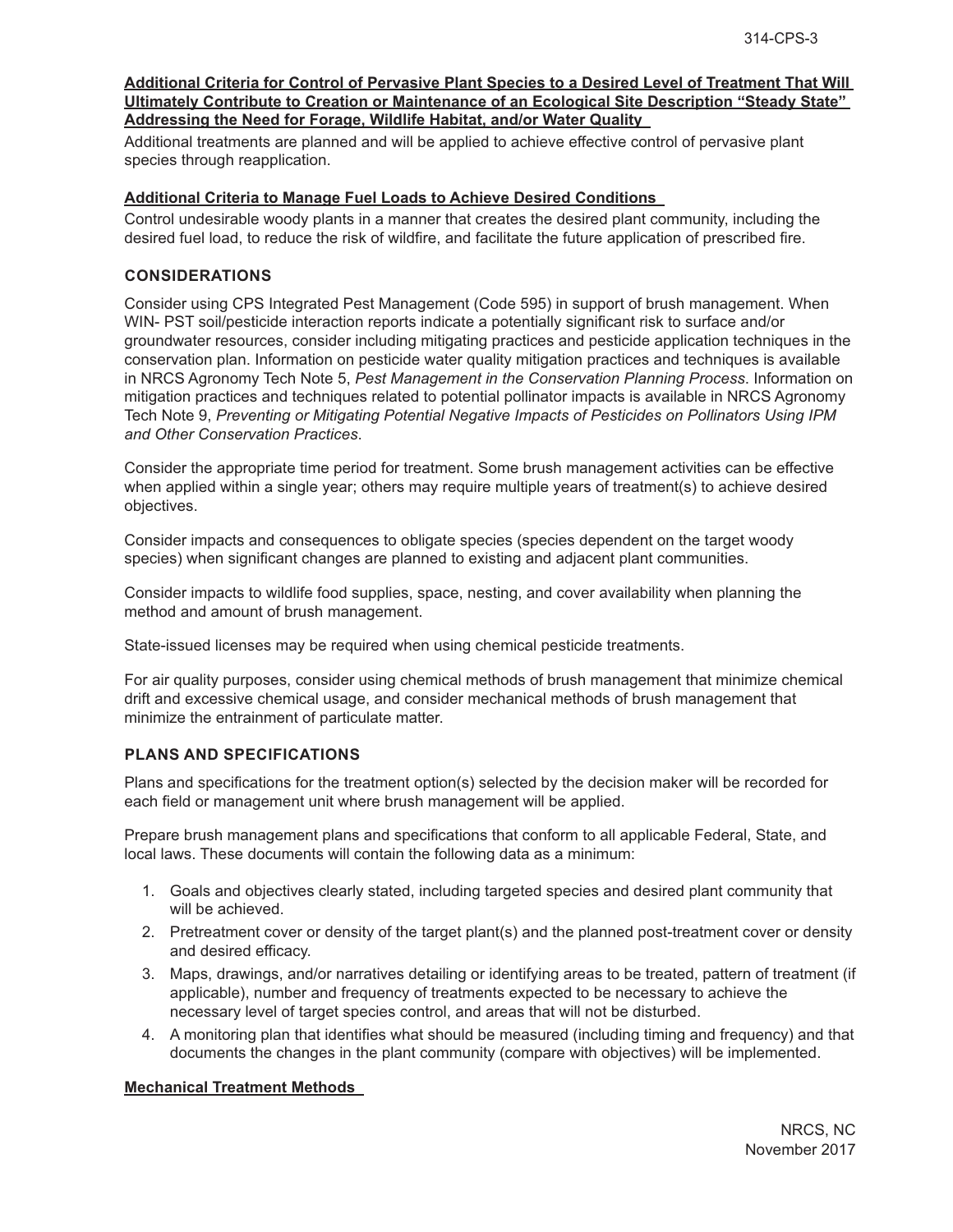Plans and specifications will include items 1 through 4, above, plus—

- Types of equipment and any modifications necessary to enable the equipment to adequately complete the job.
- Dates of treatment to best effect control.
- Operating instructions (if applicable).
- Techniques or procedures to be followed.

## **Chemical Treatment Methods**

Plans and specifications will include items 1 through 4, above, plus—

- Acceptable chemical treatment references for containment and management or control of target species.
- Evaluation and interpretation of herbicide risks associated with the selected treatment(s), including NRCS WIN-PST soil/pesticide interaction risk assessment reports.
- Acceptable dates or plant growth stage at application to best effect control and reduce reinvasion.
- Any special mitigation, timing considerations or other factors (such as soil texture and organic matter content) that must be considered to ensure the safest, most effective application of the herbicide.
- Reference to product label instructions.

#### **Biological Treatment Methods**

Plans and specifications will include items 1 through 4, above, plus—

- Acceptable biological treatment references for containment and management or control of target species.
- Kind of grazing animal to be used, if applicable.
- Timing, frequency, duration, and intensity of grazing or browsing.
- Desired degree of grazing or browsing use for effective control of target species.
- Maximum allowable degree of use on desirable nontarget species.
- Special mitigation, precautions, or requirements associated with the selected treatment(s).

## **OPERATION AND MAINTENANCE**

#### **Operation**

Brush management practices must be applied using approved materials and procedures. Operations will comply with all local, State, and Federal laws and ordinances.

Success of the practice shall be determined by evaluating post-treatment regrowth of target species after sufficient time has passed to monitor the situation and gather reliable data. Length of evaluation periods will depend on the woody species being monitored, proximity of propagules (seeds, branches, and roots) to the site, transport mode of seeds (wind or animals), and methods and materials used.

The operator will develop a safety plan for individuals exposed to chemicals, including telephone numbers and addresses of emergency treatment centers and the telephone number for the nearest poison control center. The National Pesticide Information Center (NPIC) telephone number in Corvallis, Oregon, may also be given for nonemergency information: **1-800-858-7384,** Monday to Friday, 6:30 a.m. to 4:30 p.m. Pacific Time. The national Chemical Transportation Emergency Center (CHEMTRAC) telephone number is **1-800-424-9300.** 

• Follow label requirements for mixing/loading setbacks from wells, intermittent streams and rivers,